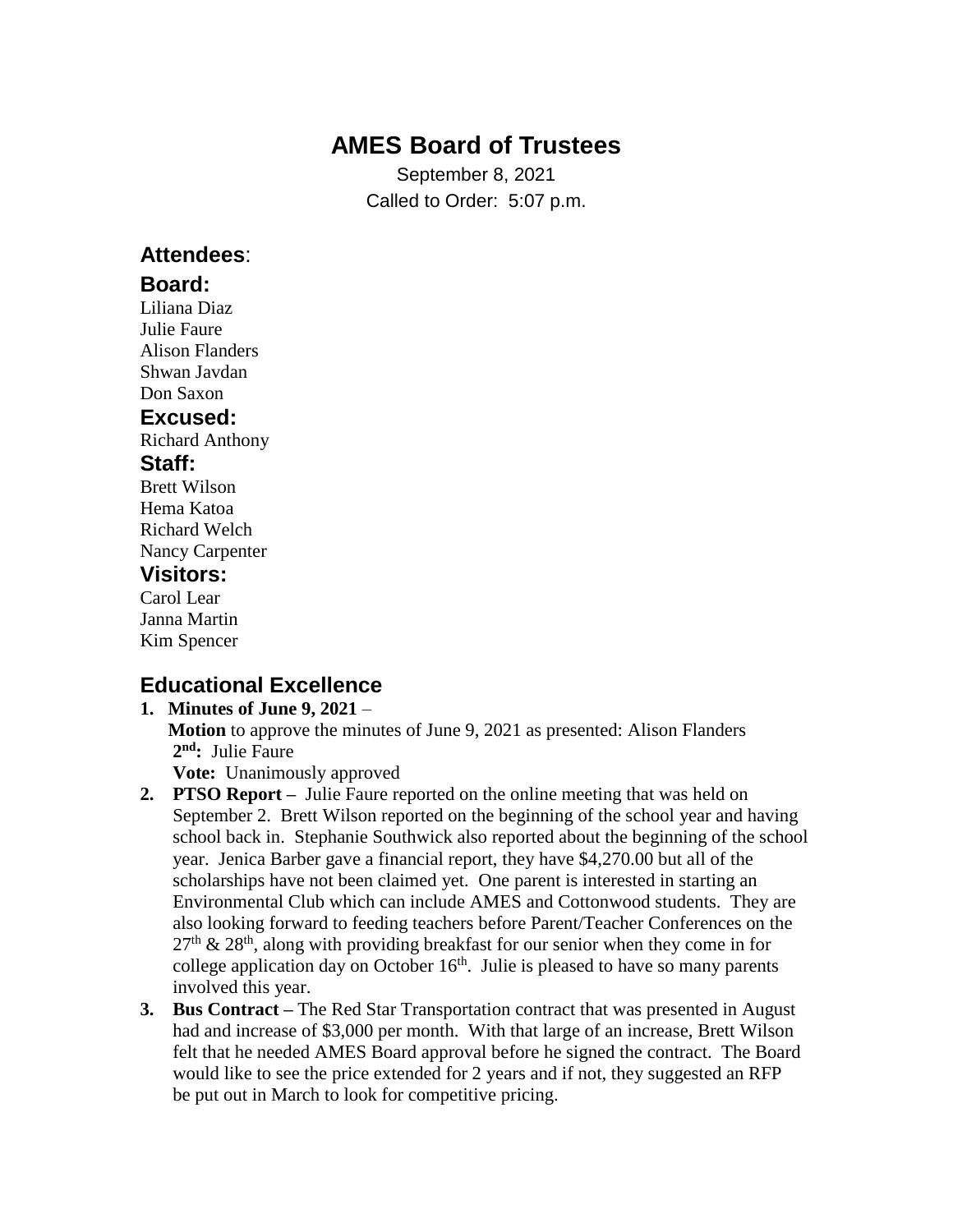**Motion** to approve the increased contract: Alison Flanders **2 nd:** Donald Saxon **Vote:** Unanimously approved

**4.** Sex Education Policy – 3<sup>rd</sup> Reading – The AMES Sex Education policy was Presented to the AMES Board members with changes as suggested in the June 9, 2021 Board Meeting.

 **Motion** to approve the AMES Sex Education Policy: Julie Faure **2 nd:** Donald Saxon

**Vote:** Unanimously approved

- **5. Review of COVID-19 Data & AMES Status –** Brett Wilson reported that we are suggesting that students wear masks, approximately 30-50% have been doing so. We are asking students to stay home if they are sick. So far this year we have had 4 students and 1 staff member who have tested positive, we would also like to have a vaccination clinic if we can work it out with the County Health Department.
- **6. Granite School District MOU –** Carol Lear, AMES Attorney, is working with Granite School District and Cottonwood High School to develop a Memorandum of Understanding regarding rent, fees and use of the building. She presented a draft and asked all board members to read it carefully. Some of the issues that have come up are the reasonable rate that we pay for our space compared to another charter school. The document will protect both schools and we want it to be comprehensive enough for all parties involved. Don Saxon suggested drafting an MOU for AMES Board use only at this time. It will be on the October agenda as a  $1<sup>st</sup>$  reading.
- **7. AMES STEM Waiver for USBE –** Brett Wilson informed the AMES Board that the STEM waiver approved by the AMES Board in June went through the Charter School Board in June, the USBE sub-committee in July and was just approved by the Utah State Board of Education in September.
- **8. Summer School Credit Recovery Results –** At the end of the 2020-2021 school year, AMES student had a total of 445 credit to make up. The month of June, AMES provided students with the opportunity make up core credits with the help of AMES teachers. 187 credits were made up during summer school. Adasa Pascual will be working with students to help complete their credit recovery.
- **9. University of Utah Chemistry –** We have had to drop the University of Utah Chemistry class from AMES student schedules, Dr. Kelley did not sign her contract and the University and they did not replace her. We reached out to SLCC but they are also have a hard time finding Chemistry teachers. AMES is hoping to have a teacher for the Winter Semester. Shwan Javdan will check with people he knows that can teach Chemistry.

## **Fiscal**

**1. Fiscals –** Richard Welch presented the end of year fund balance. AMES did end up with an excess of over \$662,000 in income.

 **Motion** to approve the June balance sheet: Donald Saxon **2 nd:** Julie Faure

**Vote:** Unanimously approved

 Richard also presented the August balance sheet and fiscals, the WPU has increased this year and we have 145,000-150,000 that we can spend in funds from the ESSER ESSER II grant.